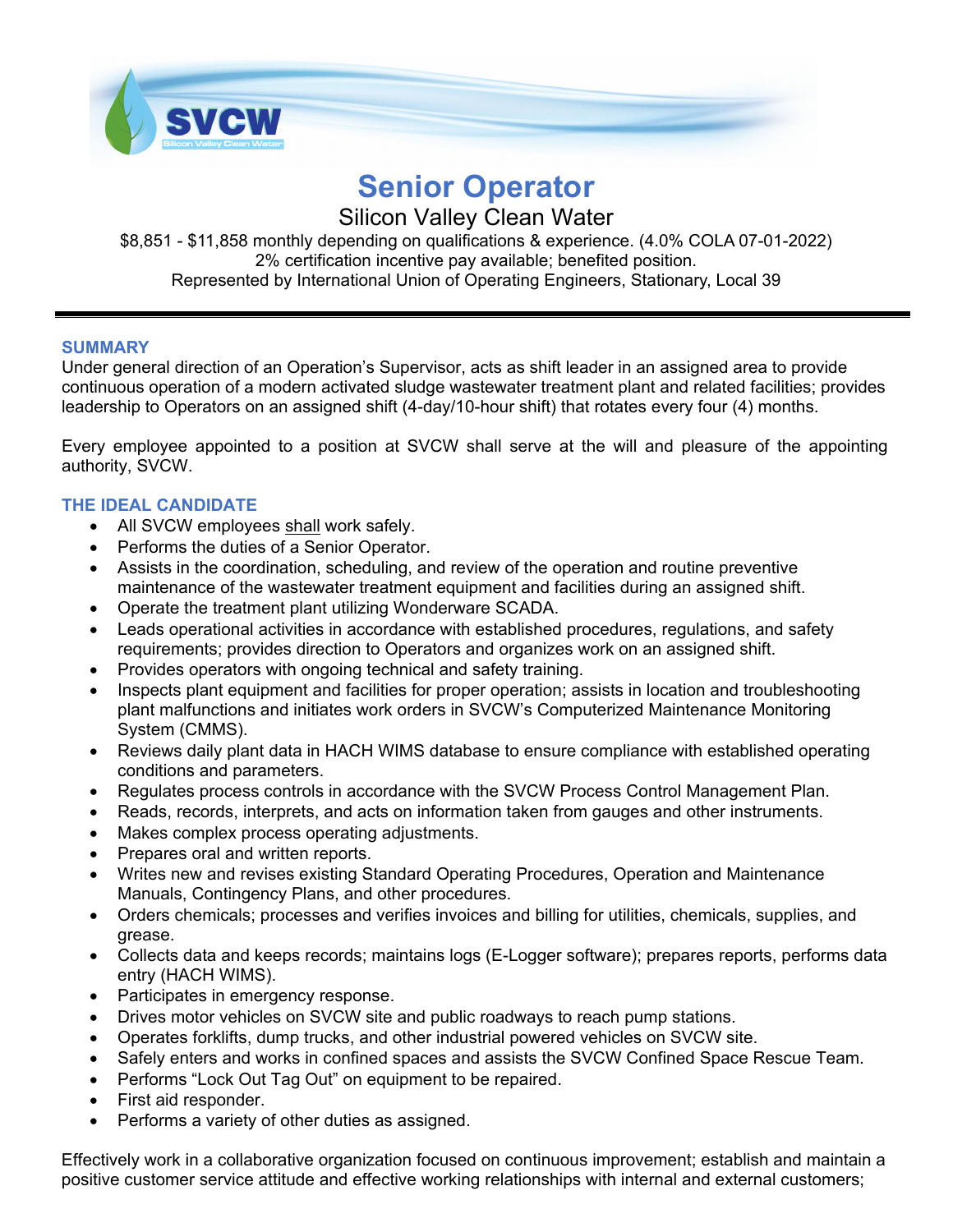demonstration of strong two-way communication skills, including the ability to listen, explain and facilitate; ability to ask for input; offer help without being asked; accept suggestions; work with others to solve problems; and provide recognition and encouragement; ability to address co-workers needs; identifying issues and concerns, exploring solutions and implementing improvements.

#### **MINIMUM QUALIFICATIONS**

- High School Diploma or an equivalent certificate or diploma recognized by the State of California.
- Two years' experience as a certified operator in a municipal wastewater treatment plant.
- Current California Grade III SWRCB Wastewater Treatment Plant Operator certificate.
- Valid California Class C Driver's License and an acceptable driving record as defined by SVCW's Driving Eligibility Standards required.
- Ability to obtain certification in CPR and basic first aid.

#### **PHYSICAL TASKS AND ENVIRONMENTAL CONDITIONS**

Work involves working in indoor and outdoor conditions. The employee is regularly required to sit and frequently use hands and fingers, to handle, or feel; reach with hands and arms; and talk or hear. The employee is occasionally required to stand and walk. The employee must regularly lift and/or move up to 25 pounds and occasionally lift and/or move up to 70 pounds. Specific vision abilities required by this job include close vision, and ability to adjust focus, however employee accommodations for physical or mental disabilities will be considered on a case-by-case basis

While performing the duties of this job, the employee works near video displays. The employee is exposed to chemicals, fumes, odors, and gasses, works at heights, and works with and around machinery having moving parts. The employee is exposed to outside weather conditions, uses a vehicle and is also assigned to work evenings, nights and/or on weekends, including holidays. The noise level in the work environment is usually moderate to loud. Safety is a priority, while performing all SVCW work tasks.

#### **Pre-Employment Procedures**

The selection process may consist of an evaluation of the applicant's qualifications, appraisal board interview, written examination, practical exercise and/or internal Department interviews and reference check. Upon completion of the selection process, an offer of employment may be conditionally based upon the successful completion of an employment and education verification, criminal background check, and a preemployment medical exam.

#### **How to apply** –

- Application & Supplemental Questions can be found on the employment page at www.svcw.org
	- $\circ$  complete an SVCW online employment application and supplemental questionnaire.
	- *A resume and cover letter will not be accepted in lieu of the Authority's application form.*  o a current DMV Driver Report.

**Filing Deadline** – Friday June 03, 2022, 3:00 PM. We encourage qualified applicants to apply now. Applications received after the deadline will be returned.

**Application Screening and Panel Interview** - The most qualified applicants for the position will be invited to participate in a panel interview.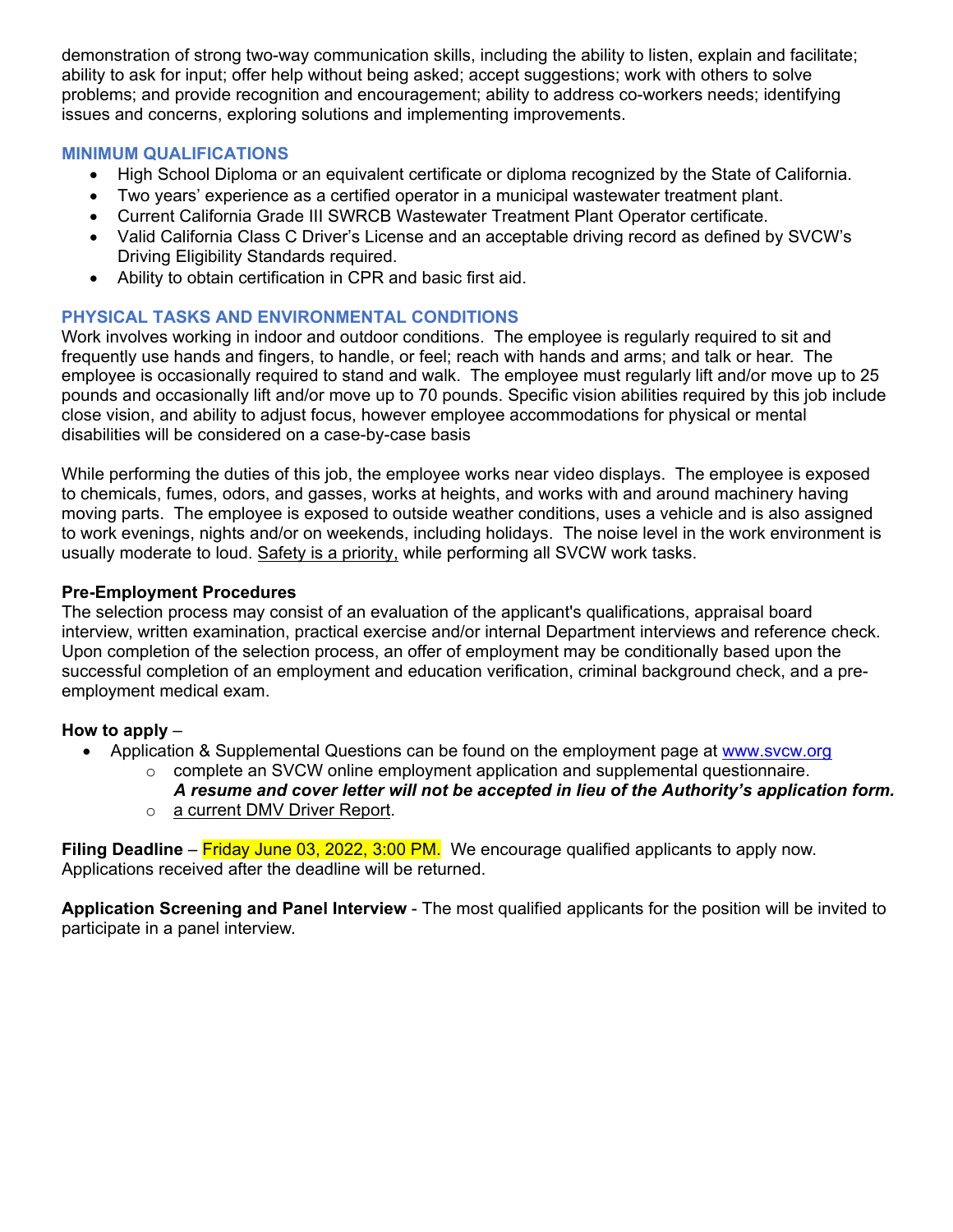

#### **Silicon Valley Clean Water Senior Operator Supplemental Questionnaire**

#### **Instructions for Supplemental Questionnaire:**

Please type a thorough response to each of the following questions. Specify what you would do as well as the reasons behind your actions.

#### **Questions 1-4:**

.



According to your SCADA system trends, you notice that the anaerobic digester gas production (Digester #1 Offline, Blue Trend Digester #2 and Red Trend Digester #3) dramatically dropped beginning at 12:27 and recovered at 12:45. The system currently had 2-Cogeneration Engines in service that shut down due to low gas pressure.

a) List a potential cause of this dramatic drop in gas pressure and describe what corrective action you would take to remedy this issue.